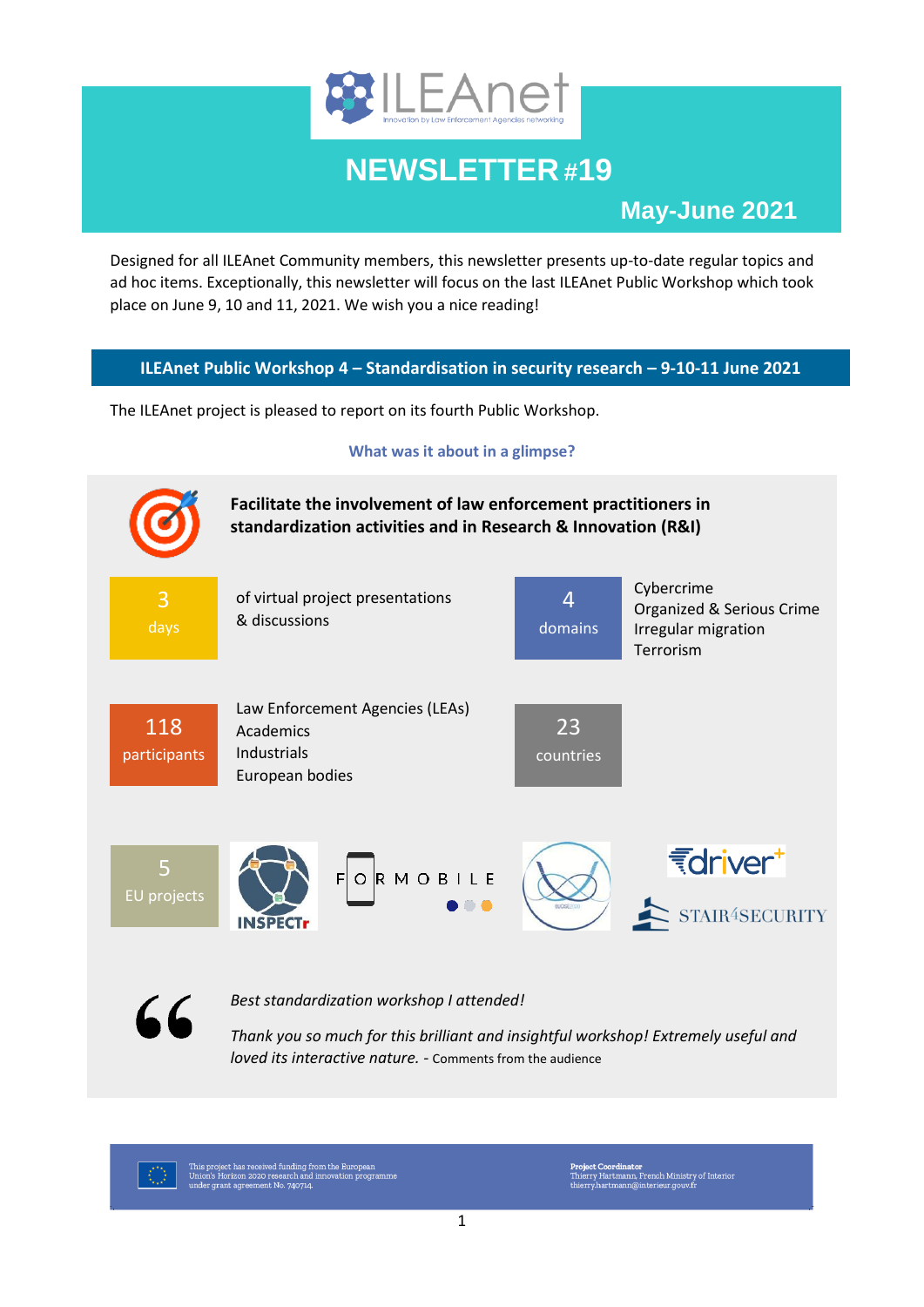#### Here are the main workshop's goals, as explained by ILEAnet's Coordinator, Thierry Hartmann:

What were the goals?

- $\checkmark$  To gain a better understanding of the benefits of standardisation in security research
- $\checkmark$  To provide an overview of the standardisation landscape in security
- $\checkmark$  To learn about European research projects which have successfully conducted standardisation activities
- $\checkmark$  To help prioritise standardisation domains in security
- $\checkmark$  To reflect on best practices to facilitate the involvement of LEAs in standardisation activities

One of ILEAnet's mission is to make European end-users (law enforcement in particular) indicate priorities in domains requiring more standardisation. It is crucial when arises the question of implementing research solutions, collaborating between services from different Member States or spreading good practices for investigations.

Some background

ILEAnet ensured that the practitioners' community had a possibility to fully express its standardisation needs, answering one essential question: "what are the results of standardisation related to your daily work that you would welcome the most?".

# In a nutshell, key points of discussion

#### Setting the scene: standards in security research: which actors & expected benefits?

First, **M. Quevauviller** gave a presentation on European standards, giving the audience concrete keys to navigate the standardization world. It went from the benefits and challenges of standardization to the existing mechanisms facilitating the transition from research to standardization. Then, **Mrs. Compard** gave an overview of the standardization landscape in security, guiding law enforcement agencies (LEAs) through the process of standardization (why it is a useful tool, how they can be involved in standardization efforts and which organization to contact etc.). **M. Woitsch** then introduced the audience to useful standardization technical committees (TC) covering multiple security issues that can be of use in LEAs' standardization endeavours. At the end of the morning session, **M. Smithuis** presented NRGD's perspective on standardization in forensic science, giving concrete tools to the audience on how to get involved with the relevant technical committees.

In the afternoon, the audience gathered for an interactive session, led by two ILEAnet experts. First, **M. Rybicki** presented ILEAnet's priorities in standardization, as a result of multiple consultations of its network of practitioners. Then, **M. Mann** led the live ranking of standardization domains, using the Klaxoon tool, where participants defined their priorities in each of ILEAnet's domains: cybercrime, irregular migration, organized crime and terrorism, as well as one transversal category.

his project has received funding from the European<br>nion's Horizon 2020 research and innovation programme<br>nder grant agreement No. 740714.

Project Coordinator<br>Thierry Hartmann, French Ministry of Interio:<br>thierry.hartmann@interieur.gouv.fr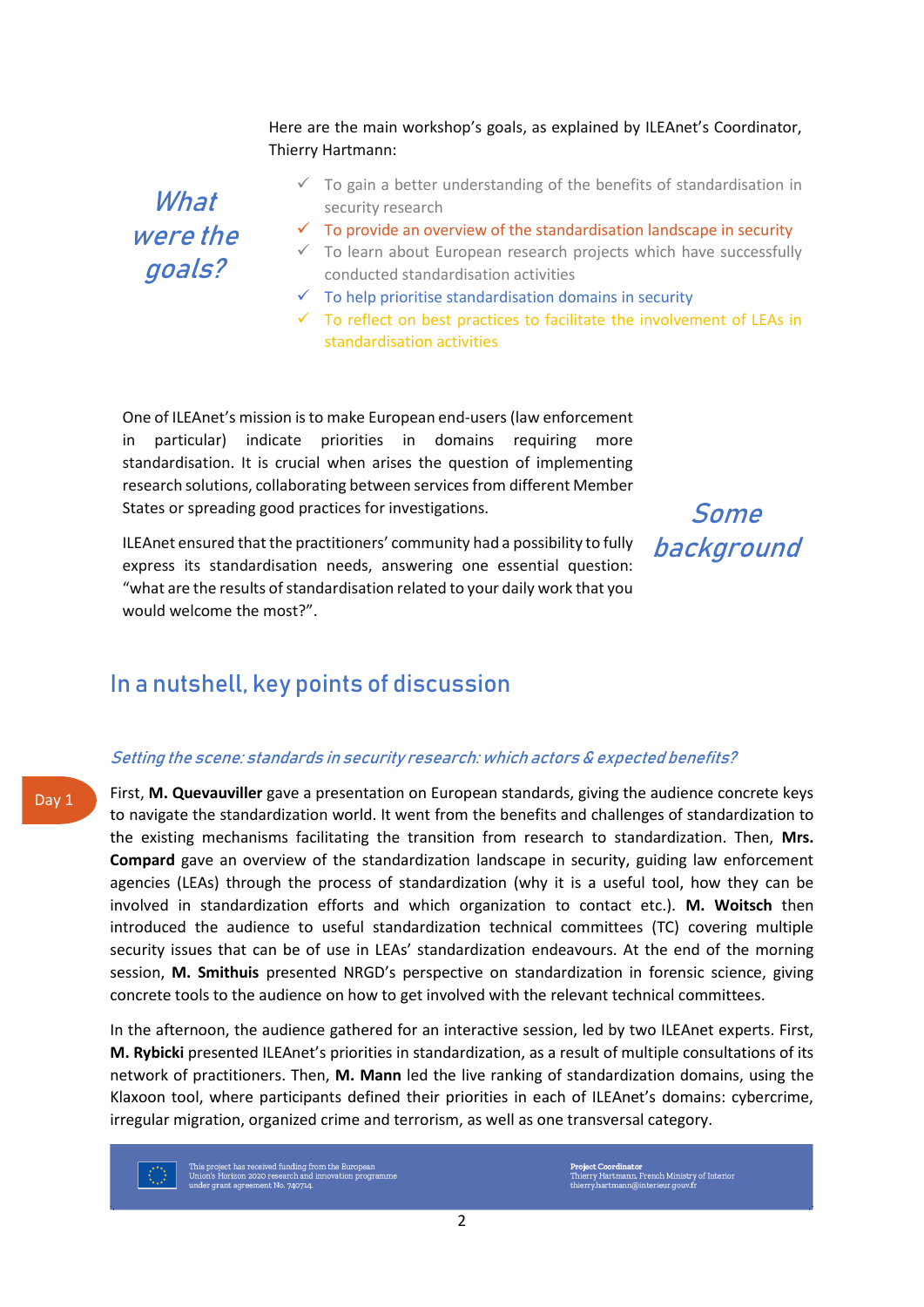#### Learning from research projects on ways to facilitate the involvement of security practitioners in standardisation activities

Day 2

Day 3

On Day 2, the audience got a chance to learn from research projects on ways to facilitate the involvement of security practitioners in standardization activities.

First, **INSPECTr** (Intelligence Network & Secure Platform for Evidence Correlation and Transfer) shared their experience in terms of standardization, the challenges to overcome, their methodology and examples of standards they developed (in particular the open-source Cyber-investigation Analysis Standard Expression, CASE). Then, **FORMOBILE** (An end-to-end forensic investigation chain for mobile devices) presented their project's work package on the ongoing development of forensic standards for mobile phones, focusing on their methodology and the lessons learned so far. After that, **EUCISE2020**  (maritime Common Information Sharing Environment) presented its results on the standardization of their Common Information Sharing Environment Service and Data Model (ISG CDM). Finally, at the last minute a participant offered to make a brief presentation of their standardization efforts, in the area of water security: **AQUA3S**.

The day ended with a **plenary discussion** on lessons learnt and best practices led by ILEAnet expert **M. Mann**, which organically turned into a very dynamic panel discussion with the project representatives, who answered to the numerous questions of the audience.

On the last day, the audience learnt from two other European projects. First, **DRIVER**+ (Driving Innovation in Crisis Management for European Resilience) presented their standardization objectives, the methodology they used to identify areas for standardization, the results obtained (in liaison with CEN/TC391) as well as the lessons learned in terms of partners' awareness and the dissemination of results. Then, **STAIR4SECURITY** (Standards, innovation and research for security in the Disaster Resilience and Chemical Biological Radiological Nuclear and Explosive, CBRNe area) gave an overview of its pre-standardization enabling platform and governance system and how it is a great tool for LEAs.

### Promoting and improving security practitioners' involvement in R&D&I: what role for standards?

The day ended with an **interactive session** reflecting on the results of ILEAnet' study on ways to promote and improve security practitioners' involvement in R&I. First, **ILEAnet's Scientific Facilitator** gave an overview of ILEAnet's context and methodology, focusing on how to support the monitoring and uptake of security research projects' results. Then, **M. Rybicki** shared ILEAnet's perspective on the role of standards in security research, giving useful tools for successful standardisation.

*All presentations and the booklet are available on the [ILEAnet website.](https://www.ileanet.eu/news/news-events/tx_news/ileanet-public-workshop-4-on-standardisation-in-security-research/?tx_news_pi1%5Bcontroller%5D=News&tx_news_pi1%5Baction%5D=detail&cHash=18a67a4c8aa0ce4001165929ff31a322)*